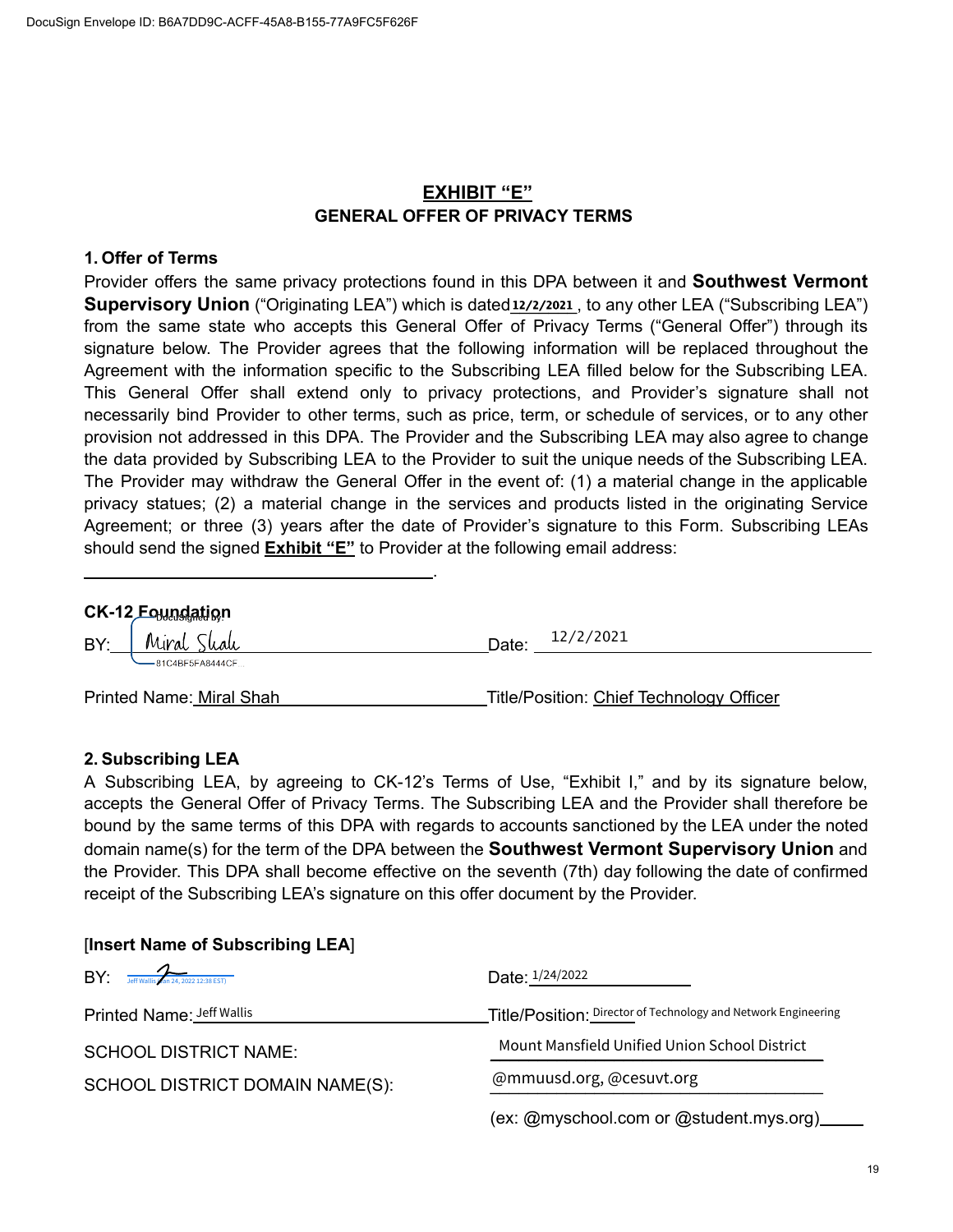## DESIGNATED REPRESENTATIVE OF LEA:

| Name:             | Jeff Wallis                                    |  |  |
|-------------------|------------------------------------------------|--|--|
| Title:            | Director of Technology and Network Engineering |  |  |
| Address:          | 10 River Rd. Jericho, VT 05465                 |  |  |
| Telephone Number: | 802-434-2803                                   |  |  |
| Email:            | jeff.wallis@mmuusd.org                         |  |  |